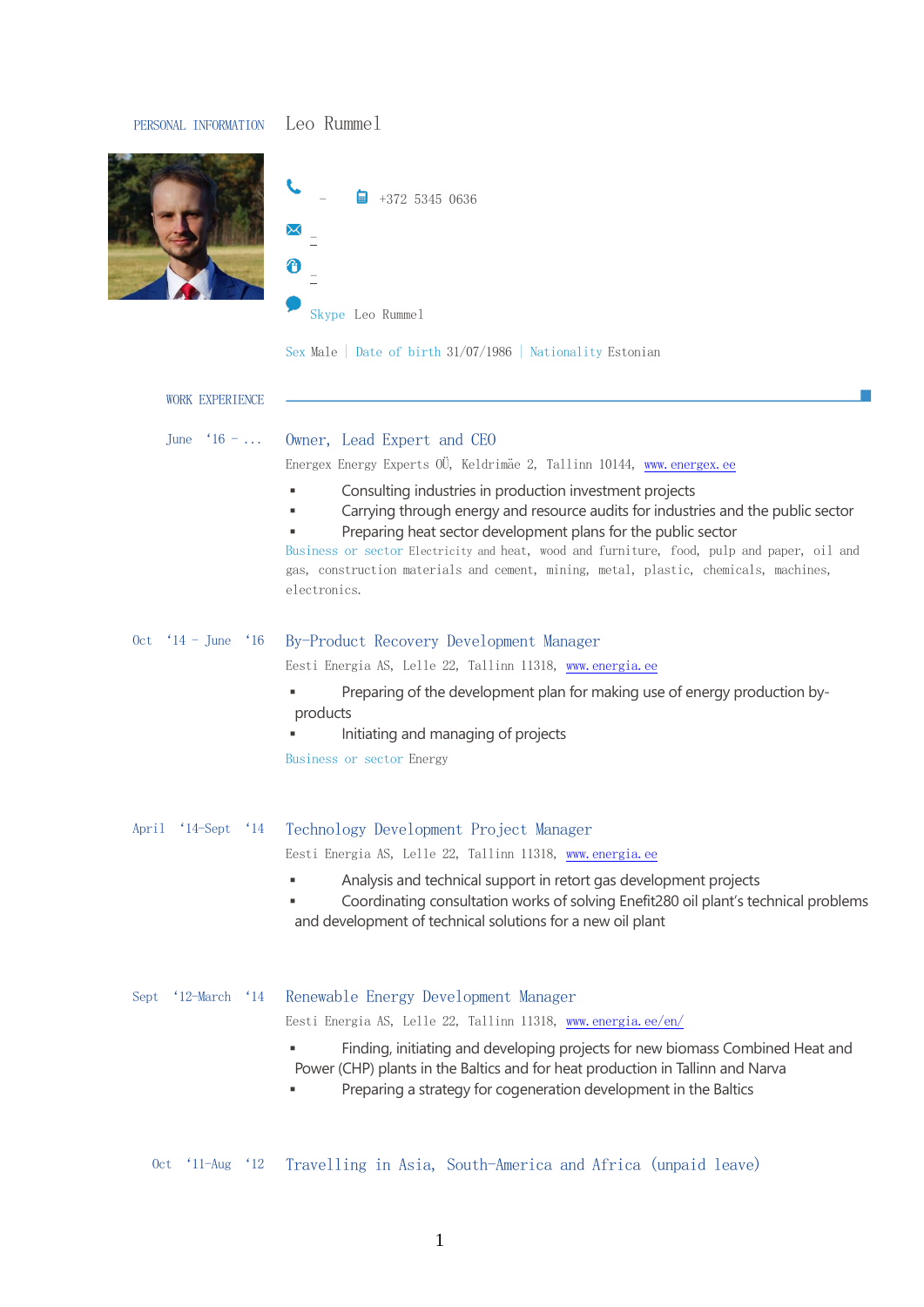| $^{\prime}11$<br>Dec<br>$^{\circ}08\text{-}0ct$ | Project Manager of Power Generation Development<br>Eesti Energia AS, Lelle 22, Tallinn 11318, www.energia.ee/en/                                                                                                                                                                                                   |
|-------------------------------------------------|--------------------------------------------------------------------------------------------------------------------------------------------------------------------------------------------------------------------------------------------------------------------------------------------------------------------|
|                                                 | Managing of CHP plant development projects<br>Finding and negotiating new projects in Estonia and Latvia<br>Dimensioning, planning, tendering and contract negotiations of Paide CHP plant<br>project                                                                                                              |
| $^{\circ}08$ -Dec<br>$^{\circ}08$<br>Apr        | Power Generation Analyst                                                                                                                                                                                                                                                                                           |
|                                                 | Eesti Energia AS, Lelle 22, Tallinn 11318, www.energia.ee/en/<br>Modeling with Balmorel electricity market model<br>Analyses to estimate best future investments into power generation                                                                                                                             |
| $^{\circ}08$ -Dec<br>$^{\circ}08$<br>Apr        | Trainee in Renewable Energy Business Unit<br>Eesti Energia AS, Lelle 22, Tallinn 11318, www.energia.ee/en/                                                                                                                                                                                                         |
| EDUCATION AND TRAINING                          |                                                                                                                                                                                                                                                                                                                    |
| 2018                                            | Qualified Energy Efficiency Expert, Level 7<br>Estonian Society of Heating and Ventilation Engineers, Narva mnt 1, Tallinn 10502,<br>$\frac{\text{http://ekvy.ee/en/}}{}$                                                                                                                                          |
| 2017                                            | Energy and Resource Efficiency Auditor Training Certificate<br>Tallinn University of Technology, Ehitajate tee 5, Tallinn 12616, http://www.ttu.ee/en/                                                                                                                                                             |
| 2016                                            | Certified Thermal Engineer, Level 8<br>Estonian Association of Thermal Engineers, Ehitajate tee 5, Tallinn 12616,<br>$\frac{\text{http://estis.ee/}}{}$                                                                                                                                                            |
| $2013$ -present                                 | Doctor of Philosophy in Mechanical Engineering<br>Level 8<br>Tallinn University of Technology, Ehitajate tee 5, Tallinn 12616, http://www.ttu.ee/en/                                                                                                                                                               |
|                                                 | Independent research, advanced thermal power engineering<br>Thesis: The effect of power plant load cycling on fuel consumption rate, flue gas<br>and ash composition                                                                                                                                               |
| 2009-2011                                       | Master in Business Administration<br>Level 7<br>Tallinn University of Technology, Ehitajate tee 5, Tallinn 12616, http://www.ttu.ee/en/<br>Management, business analyses, economics, financial instruments, legal in<br>business<br>Thesis: The Management Problems of Technology Start-Ups and Possible Solutions |
| 2008-2010                                       | Master in Thermal Power Engineering Cum Laude<br>Level 7                                                                                                                                                                                                                                                           |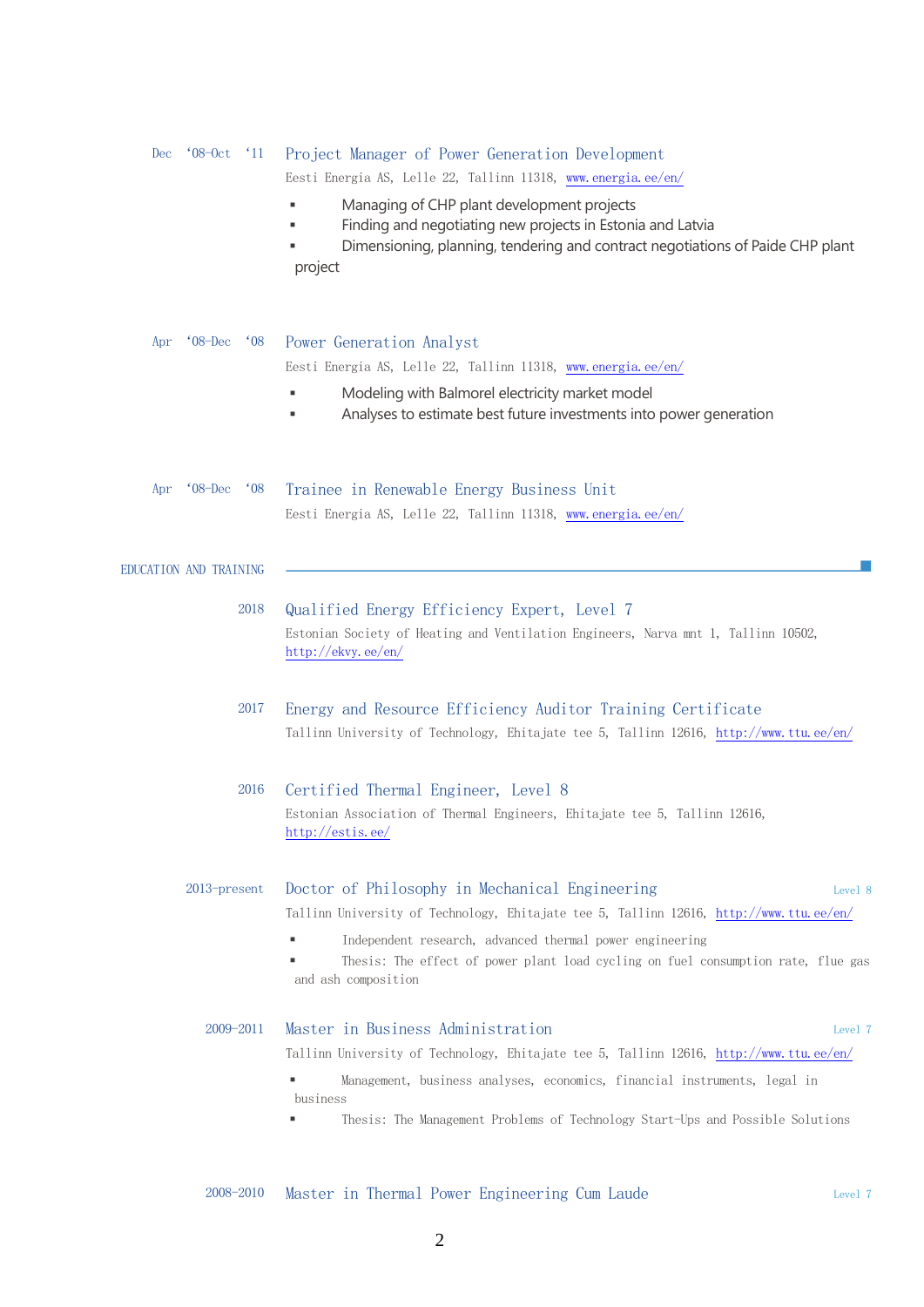Tallinn University of Technology, Ehitajate tee 5, Tallinn 12616, <http://www.ttu.ee/en/>

▪ District heating systems, renewable energy sources, nuclear reactors, basics of power engineering

| 2005-2008 | Bachelor in Thermal Engineering                                                                                                                                                                 | Level 6 |
|-----------|-------------------------------------------------------------------------------------------------------------------------------------------------------------------------------------------------|---------|
|           | Tallinn University of Technology, Ehitajate tee 5, Tallinn 12616, http://www.ttu.ee/en/                                                                                                         |         |
|           | Thermodynamics, fuels and combustion, heat- and mass transfer, automation, fluid<br>٠<br>and gas mechanics, boiler engineering, designing in AutoCAD, risk and safety, basics of<br>electronics |         |

## 2003-2005 Certificate of Secondary Education Level 5 Tallinn Secondary Science School

## PERSONAL SKILLS

Mother tongue(s) Estonian

| Other language(s) | UNDERSTANDING  |         | <b>SPEAKING</b>    |                   | WRITING |
|-------------------|----------------|---------|--------------------|-------------------|---------|
|                   | Listening      | Reading | Spoken interaction | Spoken production |         |
| English           | C <sub>2</sub> | C2      | C <sub>2</sub>     | C2                | C2      |
|                   |                |         | C <sub>2</sub>     |                   |         |
| Russian           | B <sub>1</sub> | B1      | B1                 | B1                | B1      |
|                   |                |         | B1                 |                   |         |

Communication skills ▪ Good communication skills (9 years of experience with client meetings)

Organisational / managerial skills

- Managing people (currently responsible for 6 people)
- Administrating of projects and budgets (9 years of experience managing projects)
- Job-related skills Creative approach to problems (have managed projects in conditions of extreme uncertainty)

| Digital competence | SELF-ASSESSMENT                                                                                                                                                                                                                 |               |                     |            |                    |
|--------------------|---------------------------------------------------------------------------------------------------------------------------------------------------------------------------------------------------------------------------------|---------------|---------------------|------------|--------------------|
|                    | Information<br>processing                                                                                                                                                                                                       | Communication | Content<br>creation | Safety     | Problem<br>solving |
|                    | Proficient                                                                                                                                                                                                                      | Proficient    | Proficient          | Proficient | Proficient         |
|                    | $\sim$ . The second contract of the second contract of the second contract of the second contract of the second contract of the second contract of the second contract of the second contract of the second contract of the sec |               |                     |            |                    |

Levels: Basic user - Independent user - Proficient user [Digital competences -](http://europass.cedefop.europa.eu/en/resources/digital-competences) Self-assessment grid